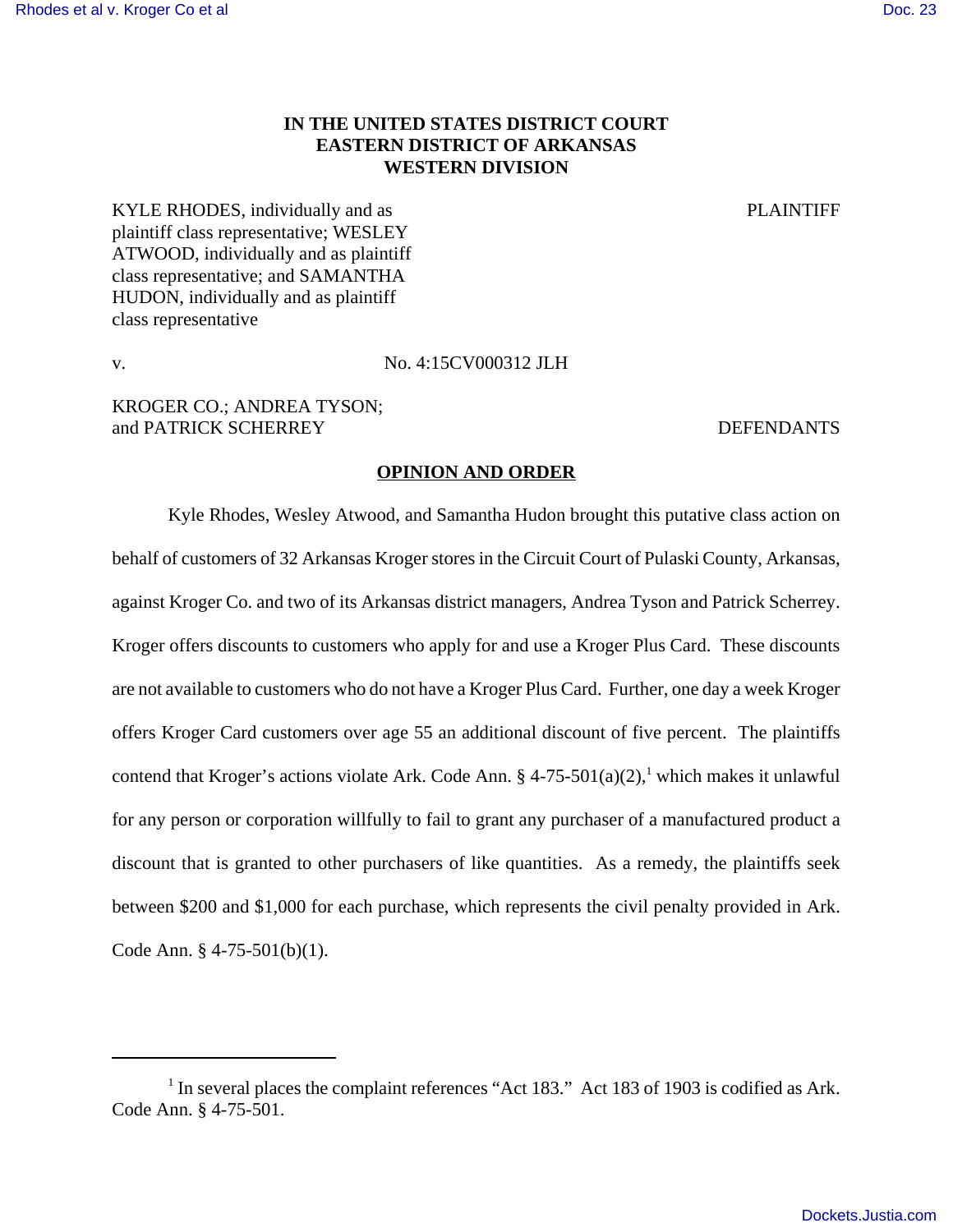The complaint alleges that Tyson and Scherrey are district managers of approximately 14 and 18 Arkansas Kroger stores, respectively, and that they were responsible for the discount programs and compliance with Arkansas law.

The defendants removed the action, arguing that the Class Action Fairness Act, 28 U.S.C. § 1332(d), confers jurisdiction upon this Court to hear the case. In the alternative, the defendants contend that the district managers are fraudulently joined, so this Court has diversity jurisdiction under 28 U.S.C. § 1332(a)(1). The plaintiffs have filed a motion to remand to the state court based on the local controversy exception; and they deny that the district managers are fraudulently joined. For the reasons set forth below, the motion to remand is granted.

## **I.**

Congress enacted CAFA in 2005 so that federal courts could preside over interstate cases of national importance. *Westerfield v. Indep. Processing, LLC***,** 621 F.3d 819, 822 (8th Cir. 2010). CAFA grants federal jurisdiction over class actions in which the amount in controversy exceeds \$5,000,000 in the aggregate, any class member and any defendant are citizens of different states, and there are at least 100 class members. 28 U.S.C. § 1332(d)(2). The burden is on the removing party to establish that these requirements are met. *Westerfield,* 621 F.3d at 823.

Kroger is an Ohio corporation. *See* Document #1 at 4. The named plaintiffs are citizens of Arkansas. Document #2 at 2-3. Therefore, CAFA's minimum diversity requirement is met. 28 U.S.C. § 1332(d)(2)(A). The remaining requirements also are met, as the plaintiffs concede. Document #10 at 2.

Once the party seeking removal establishes the requirements for CAFA jurisdiction, the burden shifts to the party seeking remand to establish an exception. *Westerfield*, 621 F.3d at 822-23.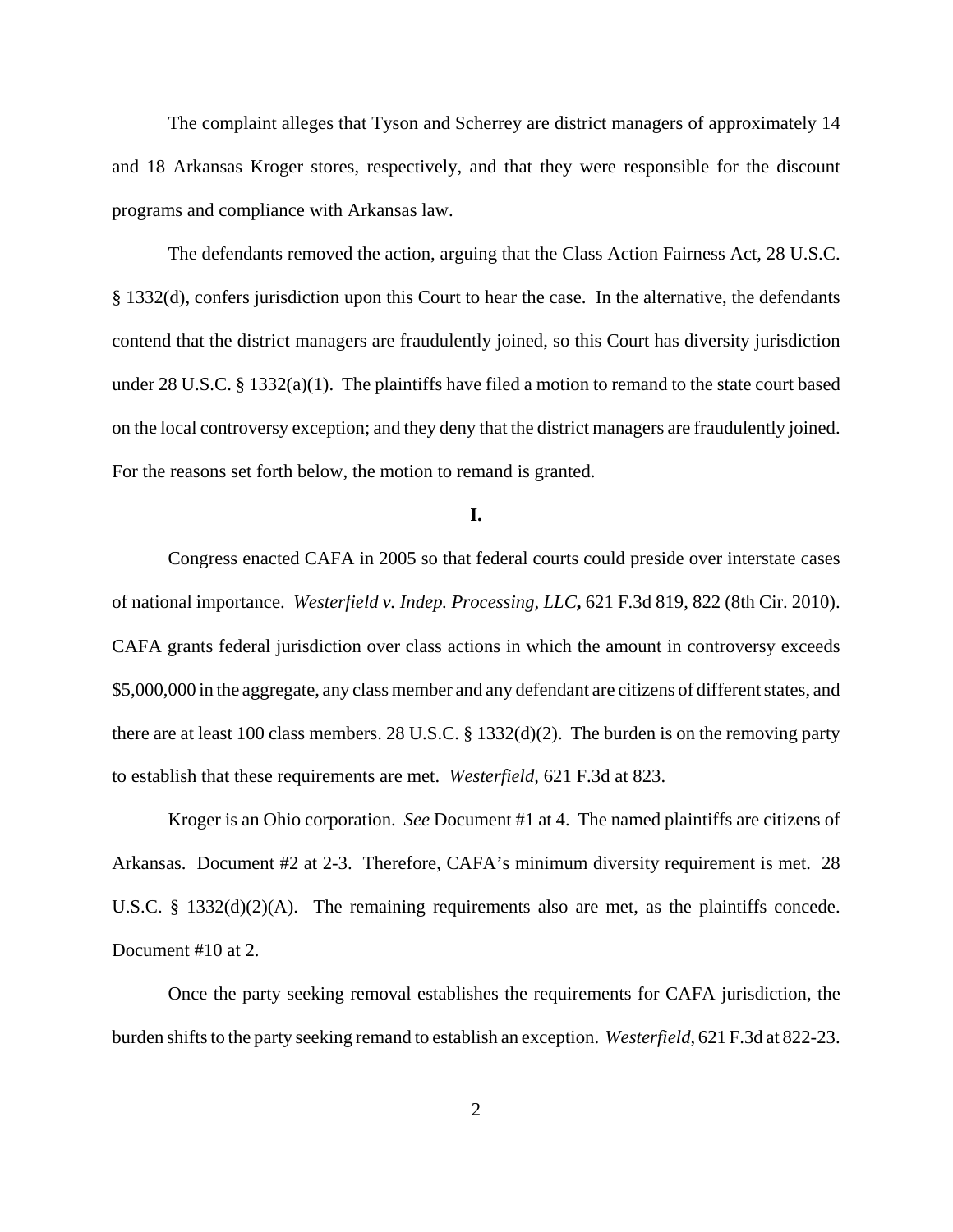Here, the plaintiffs allege that the local controversy exception applies. The relevant portion of

CAFA provides:

A district court shall decline to exercise jurisdiction under paragraph (2)--

 $(A)(i)$  over a class action in which-

(I) greater than two-thirds of the members of all proposed plaintiff classes in the aggregate are citizens of the State in which the action was originally filed;

(II) at least 1 defendant is a defendant--

(aa) from whom significant relief is sought by members of the plaintiff class;

(bb) whose alleged conduct forms a significant basis for the claims asserted by the proposed plaintiff class; and

(cc) who is a citizen of the State in which the action was originally filed; and

(III) principal injuries resulting from the alleged conduct or any related conduct of each defendant were incurred in the State in which the action was originally filed; and

 (ii) during the 3-year period preceding the filing of that class action, no other class action has been filed asserting the same or similar factual allegations against any of the defendants on behalf of the same or other persons; or

(B) two-thirds or more of the members of all proposed plaintiff classes in the aggregate, and the primary defendants, are citizens of the State in which the action was originally filed.

28 U.S.C. § 1332(d)(4). This "is a narrow exception that was carefully drafted to ensure that it does

not become a jurisdictional loophole." SEN.REP. NO. 109-14 at 39 (2005). Doubt as to whether the

exception applies is resolved against the party seeking remand. *Westerfield*, 621 F.3d at 823.

It is undisputed that all of the injuries occurred in Arkansas and that no other class asserting

the same or similar facts has been filed in the past three years. *See* Document #1 at 9-10; Document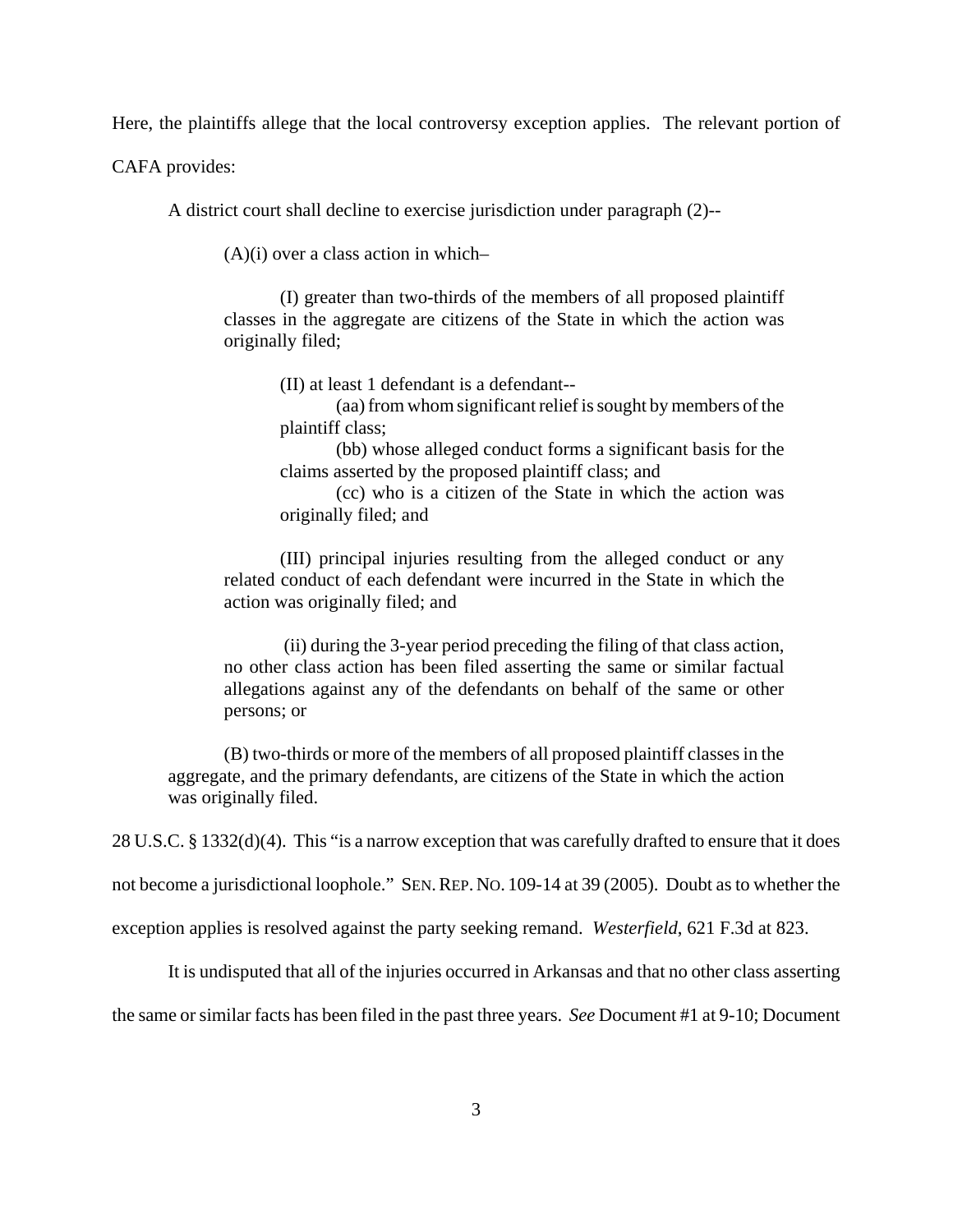#9 at 1. The issues therefore concern whether the requirements of section  $1332(d)(4)(A)(I)$  and (II)(aa) and (bb) are met.

The first issue is whether more than two-thirds of the members of the proposed class are citizens of Arkansas. The Eighth Circuit has held that plaintiffs can prove this requirement by affidavit or statistically significant surveys or by redefining the class as only local citizens. *Hood v. Glister-Mary Lee Corp.*, 785 F.3d 263, 266 (8th Cir. 2015). The proposed class here is limited to customers of 32 Arkansas Kroger stores. The plaintiffs have submitted the affidavits of two marketing experts who state that in light of the nature of the items sold at Kroger and the location of the stores, the percentage of the shoppers who are Arkansas citizens far exceeds two-thirds. Document #9-1 & 2. The defendants argue that the affidavits are inadequate because they do not address the issue of what percent of shoppers had no Kroger Card, but the complaint defines the class to include all persons age 18 or older who were customers of the 32 Kroger stores during the three years preceding the filing of the complaint.<sup>2</sup> Document #2 at 16  $\P$  93. Even if the class is limited to customers who were denied a discount, the class would include all customers age 55 and under inasmuch as customers above that age have been allowed a discount not available to younger customers, and there is no doubt that more than two-thirds of these potential class members are citizens of Arkansas.

In addition, to invoke the local controversy exception, the plaintiff must name a local defendant "from whom significant relief is sought" and "whose alleged conduct forms a significant

<sup>&</sup>lt;sup>2</sup> The plaintiffs do not explain how the class can include all customers of the 32 Kroger stores. Presumably, that class definition is based on the allegation in the complaint that the Kroger Card policies "coerce customers to give defendants their personal information so that Kroger [can] track personal purchases and build a valuable database and marketing tool." Document #2 at 6 ¶ 21. No claim for relief is alleged, however, for this alleged economic coercion.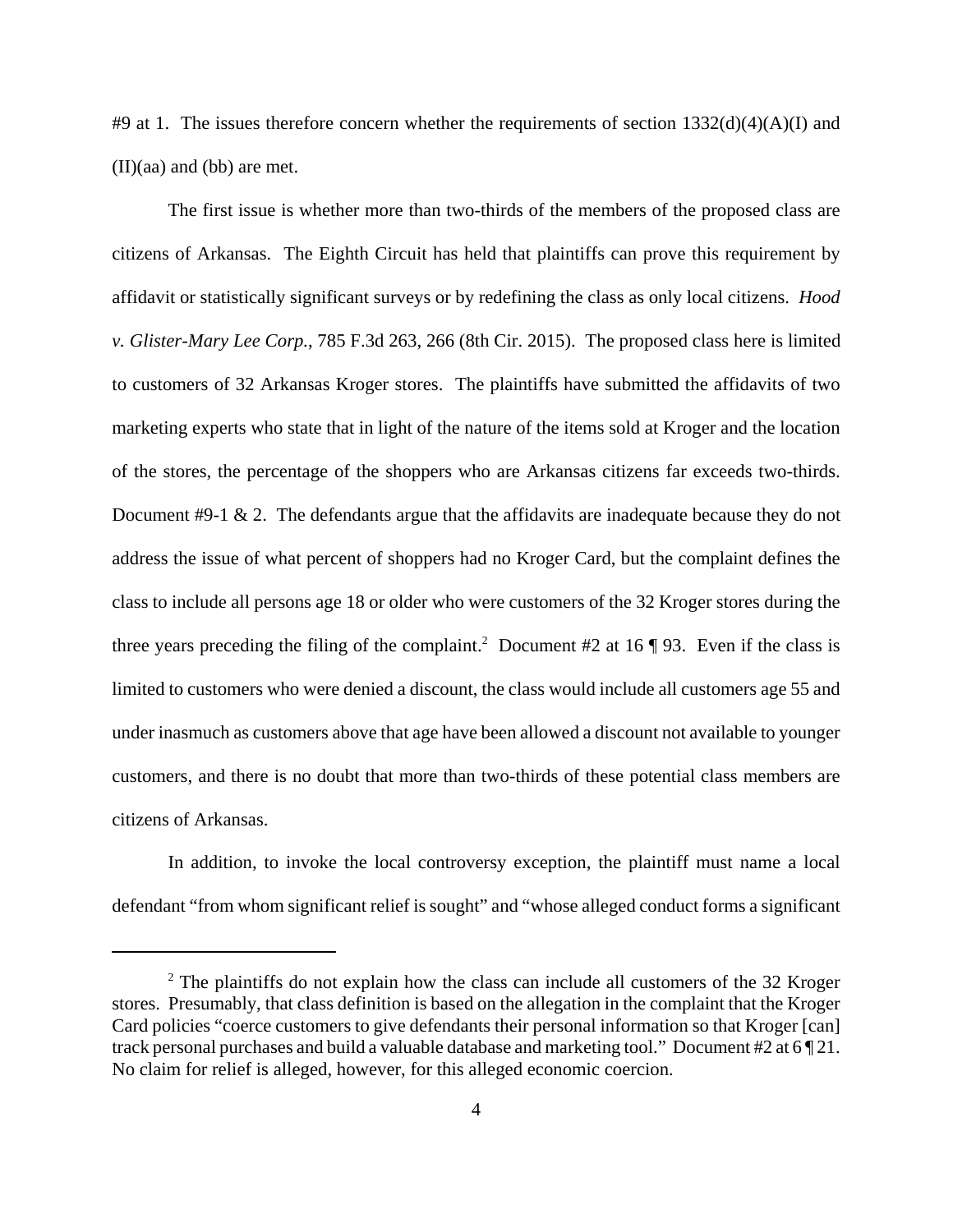basis for the claims asserted by the proposed plaintiff class." 28 U.S.C. § 1332(d)(4)(A)(II)(aa) and (bb).

"CAFA itself does not describe the type or character of conduct that would form a 'significant basis' of plaintiffs' claims or define the term 'significant relief.'" *Woods v. Standard Ins. Co.*, 771 F.3d 1257, 1265 (10th Cir. 2014). And unlike the two-thirds citizenship requirement, the Eighth Circuit has not defined the scope of the significant defendant requirement. *See Hood*, 785 F.3d at 266. In *Westerfield*, however, it adopted the Third Circuit's interpretation that "[w]hether the [in-state] defendant's alleged conduct is significant cannot be decided without comparing it to the alleged conduct of all the Defendants . . ." *Westerfield*, 621 F.3d at 825 (quoting *Kaufman v. Allstate New Jersey Ins. Co.*, 561 F.3d 144, 157 (3rd Cir. 2009)).

The Tenth Circuit, following general principals of statutory interpretation, looked to Congress' purpose in enacting CAFA to discern the meanings of "significant basis" and "significant relief." *Woods*, 771 F.3d at 1265. The court interpreted the terms strictly "so that plaintiffs and their attorneys may not defeat CAFA jurisdiction by routinely naming at least one state citizen as a defendant, irrespective of whether that defendant is actually a primary focus of the litigation." *Id*. Such an interpretation comports with Congress' intention that the local controversy exception be "narrow" and with the Eighth Circuit's holding that doubts must be resolved against the party seeking remand. *See Westerfield*, 621 F.3d at 823; SEN. REP. NO. 109-14, at 39 (2005).<sup>3</sup>

 $3$  The Senate Judiciary Committee report on the significant defendant requirement, cited by the defendants and by the Tenth Circuit, provides an example applicable in this case. *Woods*, 771 F.3d at 1266; Document #18 at 6 (citing SEN. REP. No. 109-14, at 39 (2005)). In that example, the plaintiffs alleged that a foreign insurance company misrepresented its policies but named a local agent of the company as a defendant, claiming application of the local controversy exception. But according to the report, this local agent would only have contact with some of the class members and would not be a person from whom significant relief was sought by the entire class. Rather, the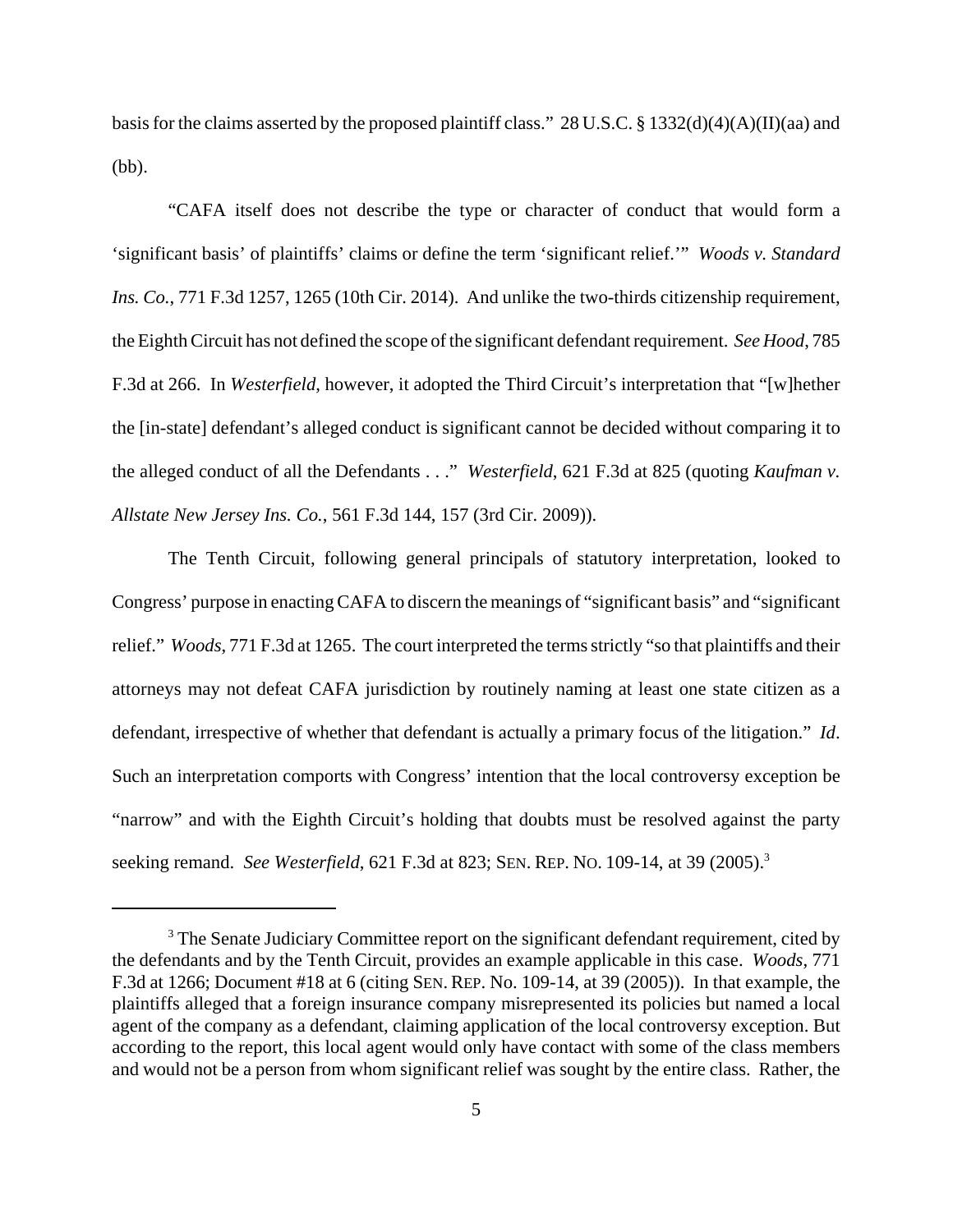The complaint alleges:

41. The [district managers] are and were in charge of and responsible for their Stores' discounting, rebating and compliance with Arkansas law . . . .

\* \* \*

- 43. The [district managers] are and were in charge of and responsible for directly and indirectly controlling their Stores' practices and procedures affecting sales, pricing, discounting, and rebating of manufactured products at the Arkansas Kroger Stores they managed and which are the subject of this Complaint.
- 44. . . . the [district managers] were officers, directors, employees, or other persons who were employed to act on behalf of Kroger.
- 45. With respect to the factual and other allegations of this complaint, the [district managers] were agents or officers of Kroger who had duties of such responsibility that the [district managers] conduct reasonably may be assumed to represent the policy of Kroger.
- 46. . . . The [district managers] were engaged in the sale of manufactured products individually and as agents of Kroger . . . .

\* \* \*

- 49. The [district managers] performed or caused to be performed all of their Stores' violations of Act 183 which are the subject of this Complaint.
- 50. The [district managers] willfully refused or failed to allow or caused the willful refusal or failure to allow Plaintiffs all rebates and discounts which they and their stores granted to other purchasers, for cash, of like quantities of . . . manufactured products.

Document #2 at 9-10. With the notice of removal the defendants filed affidavits from Tyson and

Scherrey stating:

- 3. Decisions about the discounted prices associated with the use of the Kroger Card loyalty program are made by Kroger's corporate office.
- 4. I have no discretion in overriding pricing from Kroger's corporate office with respect to the prices associated with the Kroger Card loyalty program.

insurance company would be from whom significant relief was sought. And because the local agent would have been an "isolated role player in the alleged scheme implemented by the insurance company," the agent's alleged conduct would not be a significant basis for the claims asserted.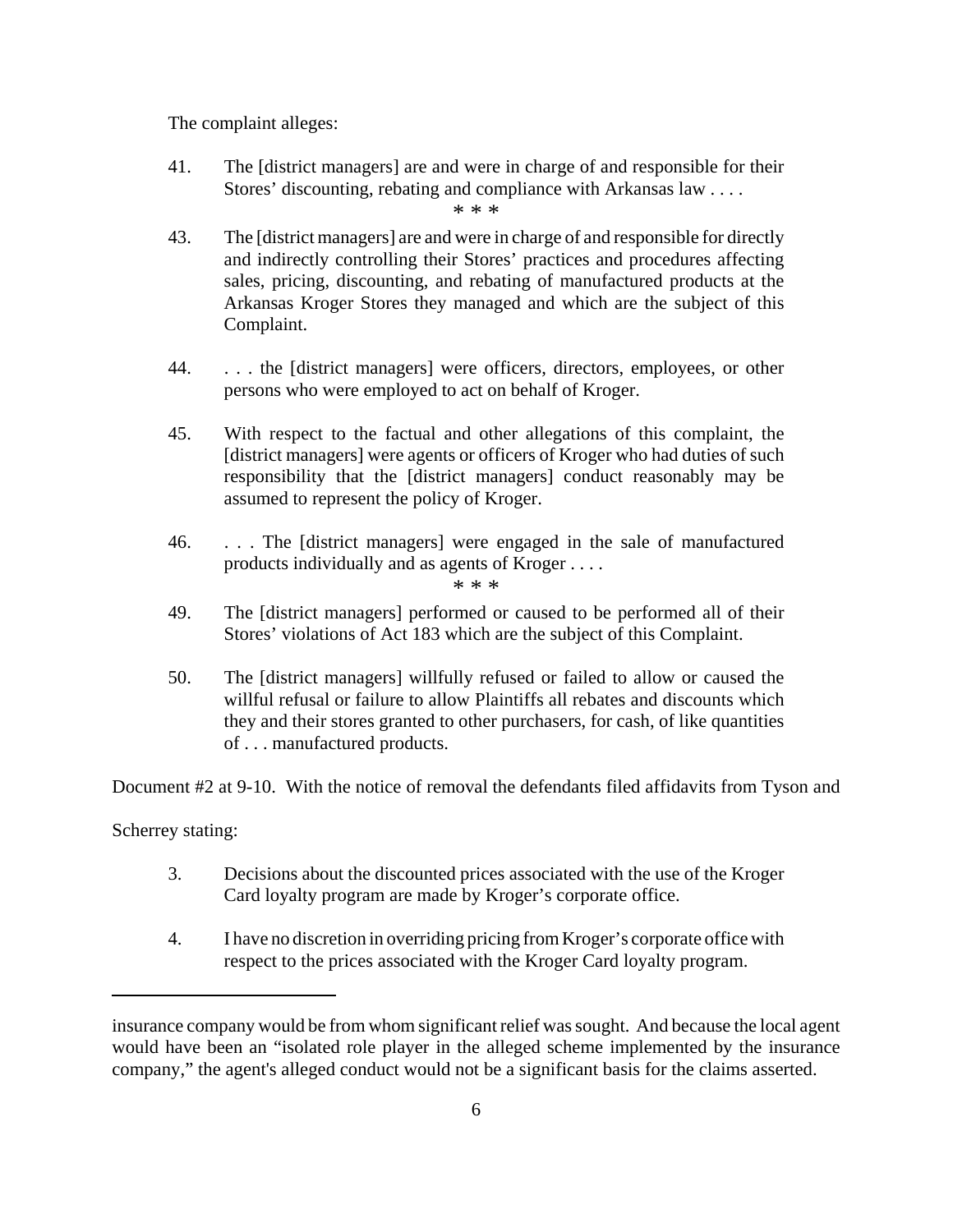- 5. I have no decision-making power with respect to pricing discounts pursuant to the Kroger Card loyalty program.
- 6. The stores for which I act as district manager must use the discounted prices associated with the use of the Kroger card loyalty program which are mandated by Kroger's corporate office.
- 7. I have no discretion in overriding pricing from Kroger's corporate office with respect to the prices associated with the senior discount which is associated with the Kroger Card loyalty program.
- 8. I have no decision-making power with respect to the amount of discounting offered to seniors which is associated with the Kroger Card loyalty program.

Document #1 at 208-11. These affidavits directly contradict the allegations in the complaint. The complaint alleges that the district managers control prices and discounts in the stores under their management; the affidavits say that the discounted prices are set by the corporate office and that the district managers have no discretion over them. According to the complaint, the alleged conduct of the district managers would form a significant basis for the plaintiffs' claims because the district managers made the pricing decisions about which the plaintiffs complain. *See* Ark. Code Ann. §  $4-75-501(a)(2)$  (making it "unlawful for any person . . . to . . . [w]illfully . . . fail to allow to any person . . . discounts granted by them to other purchasers . . . ." But, according to the affidavits, decisions about discounted prices were made by Kroger's corporate office and the district managers had no discretion to override them. If that is true, the conduct of the district managers would not be a significant basis for the plaintiffs' claims; indeed, it would be difficult to see how the district managers could have any liability under Ark. Code Ann. § 4-75-501(a)(2) if they had no authority over the discounts because they could not have willfully refused to allow the plaintiffs the discounts granted to other customers.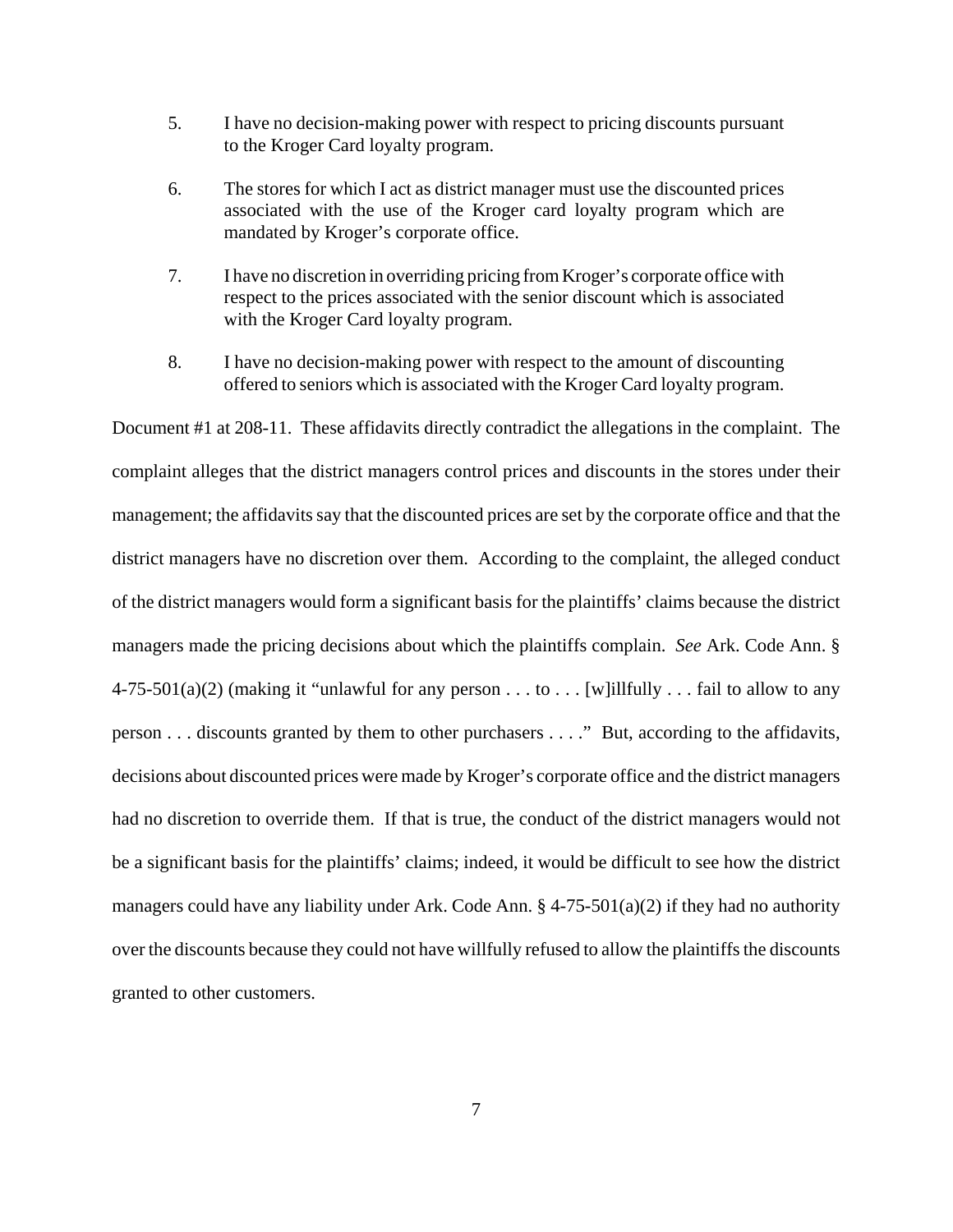The plaintiffs argue that the Court must restrict its analysis to the complaint in deciding whether "significant relief is sought" from the district managers and whether the "alleged conduct" of the district managers forms a "significant basis" for the plaintiffs' claims. Document #10 at 11- 15. The Eighth Circuit has not decided whether evidence outside the complaint may be considered. Some courts have considered evidence extrinsic to the complaint without expressly addressing the issue of whether it was proper to do so. *Evans v. Walter Indus., Inc.*, 449 F.3d 1159, 1167 (11th Cir. 2006); *Summerhill v. Terminix, Inc*., No. 4:08CV00659 GTE, 2008 WL 4809448 at \*3 (E.D. Ark. Oct. 30, 2008); *Green v. SuperShuttle Int'l, Inc.*, No. 09-2129 ADM/JJG, 2010 WL 419964, at \*3 (D. Minn. Jan. 29, 2010); *Casey v. Int'l Paper Co.*, No. 3:07CV421/RV/MD, 2008 WL 8854569, at \*6 (N.D. Fla. Jan. 7, 2008). But the Ninth and Tenth Circuits have held that districts courts may not look beyond the allegations in the complaint in making these determinations. *Coleman v. Estes Exp. Lines, Inc.*, 631 F.3d 1010, 1015-17 (9th Cir. 2011); *Coffey v. Freeport McMoran Copper & Gold*, 581 F.3d 1240, 1244-45 (10th Cir. 2009).

In *Coffey*, the defendants contended that the local defendant had no assets to satisfy a judgment, so it could not be considered a defendant from whom "significant relief" was sought. *Coffey*, 581 F.3d at 1244. The Tenth Circuit rejected that argument:

The statutory language is unambiguous, and a "defendant from whom significant relief is sought" does not mean a "defendant from whom significant relief may be obtained." There is nothing in the language of the statute that indicates Congress intended district courts to wade into the factual swamp of assessing the financial viability of a defendant as part of this preliminary consideration[.]

*Id*. at 1245.

*Coleman* presented the same issue as *Coffey* but also an additional issue. In *Coleman*, the plaintiffs were employees of a California entity, Estes West, which was wholly owned by a Virginia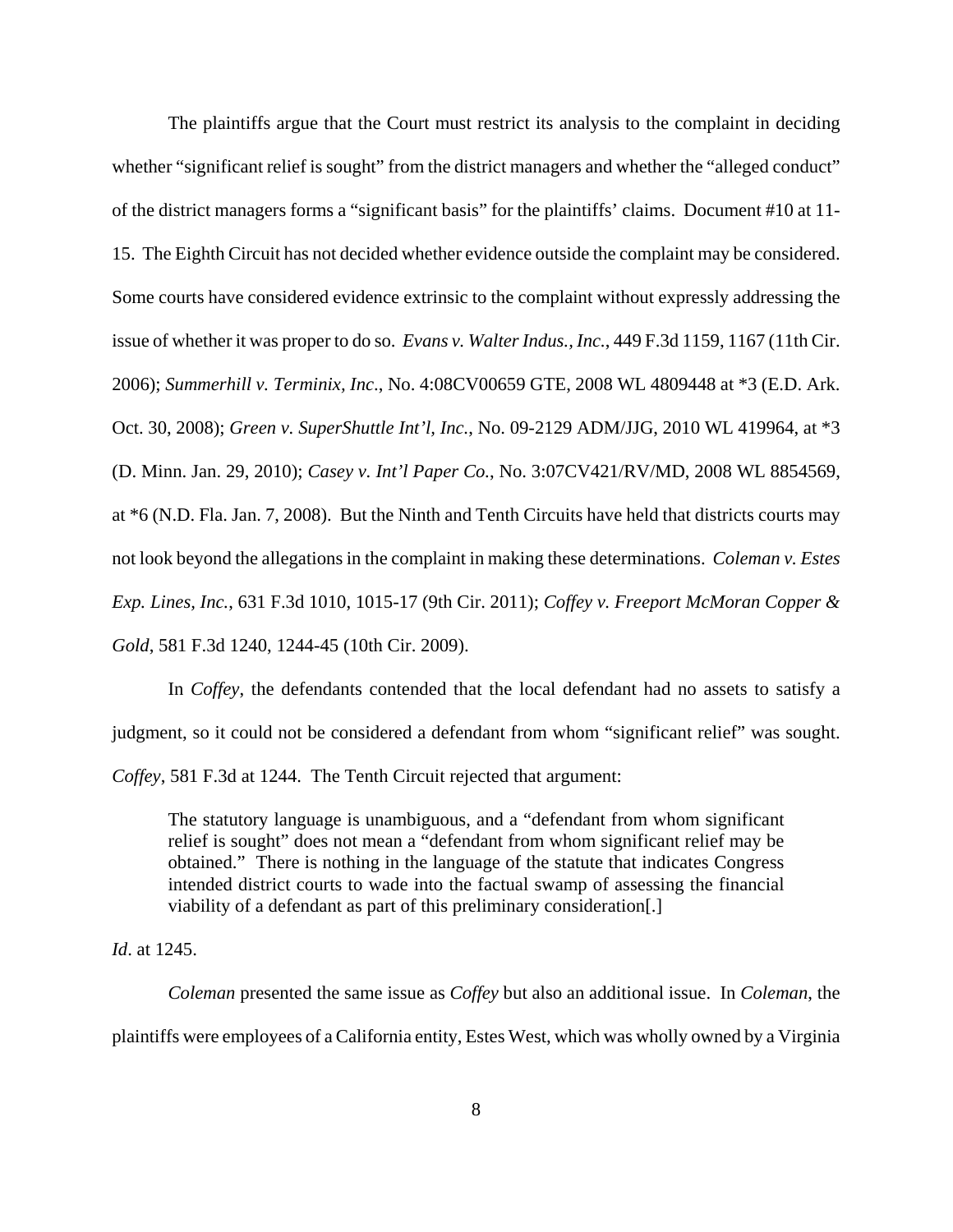entity, Estes Express. The plaintiffs commenced an action in a California state court alleging that Estes West and Estes Express violated California's wage and hour laws. The defendants removed the action to federal court under CAFA, and the plaintiffs moved to remand to state court based on the local controversy exception. The defendants opposed remand arguing, first, that Estes West had insufficient funds to satisfy a judgment and therefore was not a defendant from whom significant relief was sought, and, second, that Estes Express had almost complete control over the operations of Estes West so that Estes West's alleged conduct did not form a significant basis for the claims asserted by the proposed class. *Coleman*, 631 F.3d at 1012-14.

Here, the defendants have submitted affidavits that directly contradict plaintiffs' allegations regarding the conduct of the local defendants. These affidavits, if true, establish that the conduct of the local defendants is not a significant basis for the claims alleged in the complaint. Neither in *Coffey* nor in *Coleman* did the defendants contradict the allegations in the complaint. The analysis in both of those cases assumed that the allegations in the complaint were true; the arguments went to the issue of whether the Court could consider facts regarding the local defendants that actually were unrelated to whether significant relief was sought from them or their conduct formed a significant basis for the plaintiffs' claims. In *Coffey* and in *Coleman* the defendants argued that the local defendants lacked the resources to pay a judgment. That fact, even if true, was irrelevant to the question of whether significant relief was sought from them. In *Coleman*, Estes West was the entity that employed the plaintiffs and it was the entity that allegedly violated California's wage and hour laws, so, even if it was following orders from Estes Express, its conduct was still a significant basis for the plaintiffs' claims. *Id*. at 1020. It is not apparent in either case that the court needed to reach the issue of whether to consider evidence outside the complaint to rule on the issues.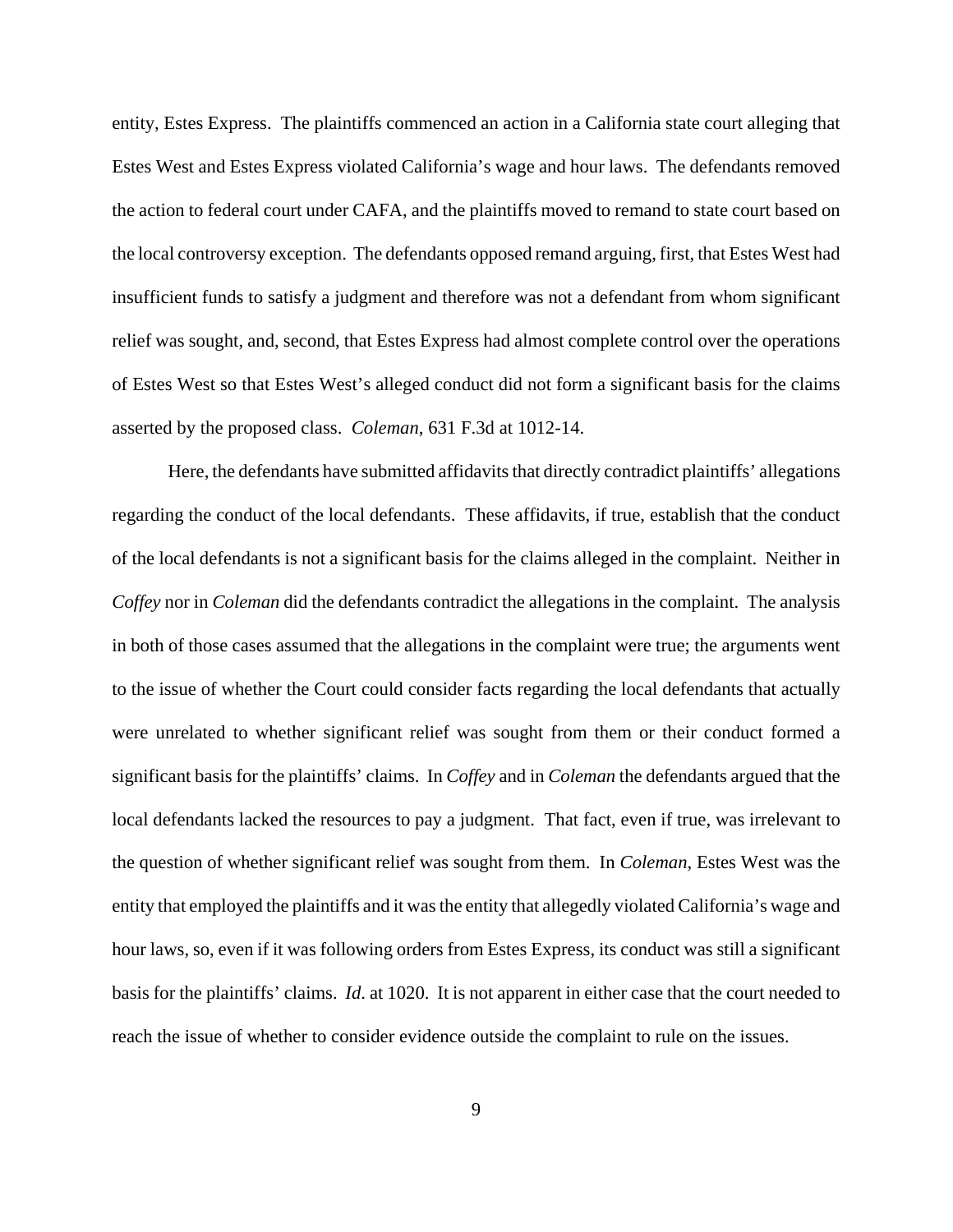The rationale in *Coleman*, however, was not that Estes Express' control of the operations of Estes East was irrelevant. Instead, the decision in *Coleman* was based largely on the conclusion that, as a matter of statutory interpretation, a district court may not look outside the complaint to determine whether the alleged conduct of the local defendant forms a significant basis for the plaintiffs' claims or whether the proposed class seeks significant relief from the local defendant. The court explained:

We begin with the words of the statute. *United States v. Nader*, 542 F.3d 713, 717 (9th Cir. 2008). "When the words of a statute are unambiguous . . . this first canon is also the last: judicial inquiry is complete." *Conn. Nat'l Bank v. Germain*, 503 U.S. 249, 253-54, 112 S. Ct. 1146, 117 L. Ed. 2d 391 (1992) (internal quotation marks omitted). We hold that CAFA's language unambiguously directs the district court to look only to the complaint in deciding whether the criteria set forth in §  $1332(d)(4)(A)(i)(II)(aa)$  and (bb) are satisfied.

The first criterion is whether "significant relief is *sought* " from a defendant who is a citizen of the state in which the suit is filed. 28 U.S.C. §  $1332(d)(4)(A)(i)(II)(aa)$  (emphasis added). The word "sought" focuses attention on the plaintiff's claim for relief—that is, on what is "sought" in the complaint—rather than on what may or may not be proved by evidence. The second criterion is whether the defendant's " alleged conduct forms a significant basis for the claims asserted by the proposed plaintiff class." *Id*. § 1332(d)(4)(A)(i)(II)(bb) (emphasis added). Like the word "sought," the word "alleged" makes clear that the second criterion is based on what is alleged in the complaint rather than on what may or may not be proved by evidence.

There is a revealing contrast between the language in subsections (aa) and (bb) and the language in subsection (cc). All three subsections specify criteria that must be satisfied before the local controversy exception to CAFA jurisdiction applies. Subsection (cc) requires that the defendant from whom relief is sought and whose alleged conduct is at issue be a defendant "who *is* a citizen of the State in which the action was originally filed." *Id.* §  $1332(d)(4)(A)(i)(II)(cc)$  (emphasis added). Unlike the words "sought" and "alleged," used in subsections (aa) and (bb), the word "is," used in subsection (cc), indicates that an actual fact must be established.

*Id.* at 1015. The court also explained: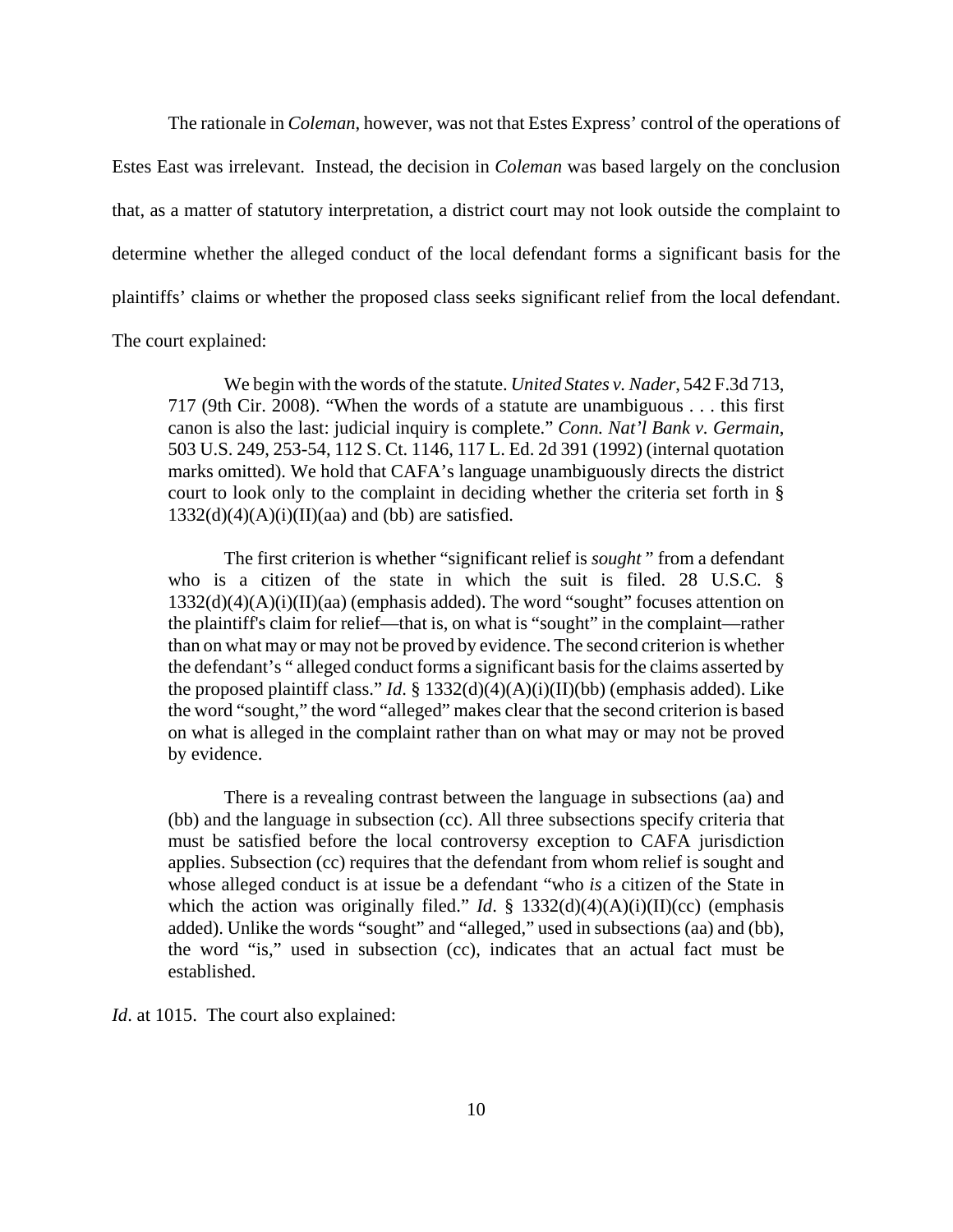[F]actual determinations under subsections (aa) and (bb) are likely to be more expensive and time-consuming than factual determinations of citizenship and amount-in-controversy. Congress was particularly concerned that subject matter jurisdiction determinations be made quickly under CAFA. A party must seek permission from the court of appeals to bring an appeal from a district court's remand decision under CAFA, and such permission is granted sparingly. *Coleman [v. Estes Express]*, 627 F.3d [1096] at 1100 [(9th Cir. 2010)]; *Coll. of Dental Surgeons of P.R. v. Conn. Gen. Life Ins. Co.*, 585 F.3d 33, 37-39 (1st Cir. 2009). Then, if permission is granted, the court of appeals is required to render its decision in sixty days. *See* 28 U.S.C. § 1453(c)(2).

\* \* \*

A factual determination whether the "alleged conduct" of the local defendant "forms a significant basis for the claims asserted" by plaintiffs under subsection (bb) is particularly likely to be expensive and time-consuming. Such a determination necessarily implicates the merits of the case. We see nothing in CAFA that indicates a congressional intention to turn a jurisdictional determination concerning the local defendant's "alleged conduct" into a mini-trial on the merits of the plaintiff's claims.

*Id*. at 1016.

It would not be true, as the Ninth Circuit seems to assume, that looking beyond the complaint to determine whether the conduct of a local defendant forms a significant basis for the plaintiffs' claims necessarily would turn into a mini-trial on the merits. In some cases discovery demonstrates that there is no genuine dispute as to any material fact; and discovery focused on narrow jurisdictional issues need not be expensive or time-consuming. Even if the facts are disputed, resolution of the dispute need not always be expensive and time-consuming. Here, a modest amount of discovery likely would establish conclusively whether the Kroger Card discounts are decided by Kroger's corporate office or by the district managers. If in fact the discounts are decided by the Kroger corporate office and the district managers have no authority to vary from those corporate decisions, refusing to look beyond the complaint could result in remand of this action to state court based on false allegations.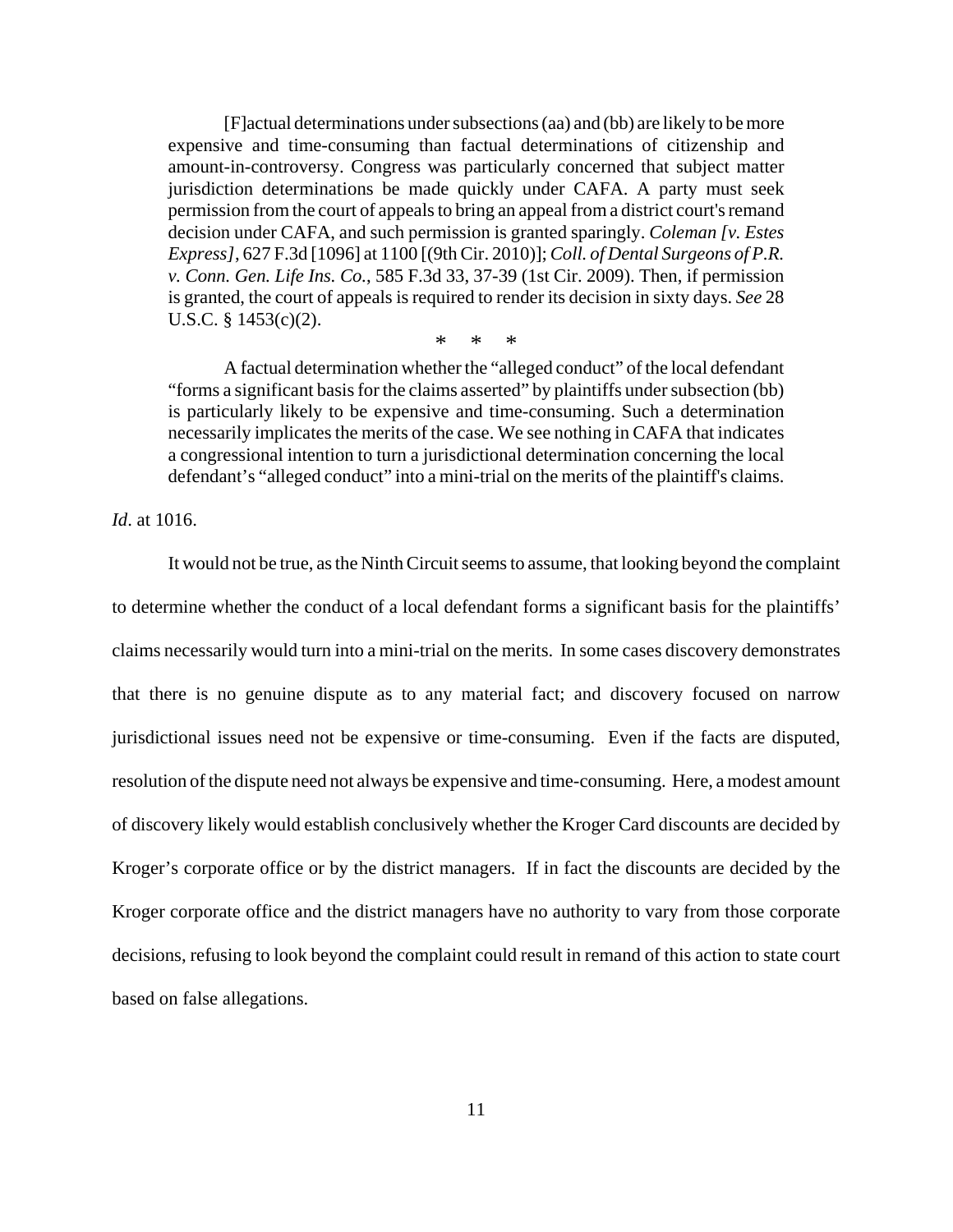Still, Congress wrote the statute, and the courts do not have the privilege of re-writing it. The critical statutory term is "alleged conduct," not "actual conduct." Therefore, in determining whether the district managers are persons "whose alleged conduct forms a significant basis for the claims asserted by the proposed class," the Court will not look beyond the complaint. Based solely on the complaint, the alleged conduct of the district managers forms a significant basis for the claims of the proposed class.

The remaining issue is whether the class seeks "significant relief" from the district managers. For the reasons explained by the Ninth Circuit in *Coleman*, that issue will be decided based on the allegations in the complaint. The complaint alleges that "the [district managers] are independently and jointly and severally liable for all conduct violating Act 183 which they performed or directly or indirectly caused to be performed in the name of Kroger" and that "the [district managers] are personally liable for all sums payable . . . ." Document #2 at 10 ¶¶ 47-48. Assuming that the alleged conduct of the district managers forms a significant basis for the claims of the proposed class, one of the district managers potentially could be liable for greater than fifty percent of the total amount sought by the class. By any commonsense standard, significant relief is sought from at least one of the district managers, which is all that CAFA requires. *Cf. Kaufman v. Allstate Ins. Co.*, No. 07- 6160 (MLC), 2010 WL 2674130, at \*6 (D.N.J. June 30, 2010) (holding that the proposed class sought significant relief from the local defendant which would have been responsible for 13% of the insurance policies at issue and 44% of all of the claims paid out by the defendants).

Finally, even if the local controversy exception does apply under CAFA, the defendants argue that removal was proper under ordinary principles of diversity jurisdiction because Kroger is a citizen of a different state from the named plaintiffs, the district managers were fraudulently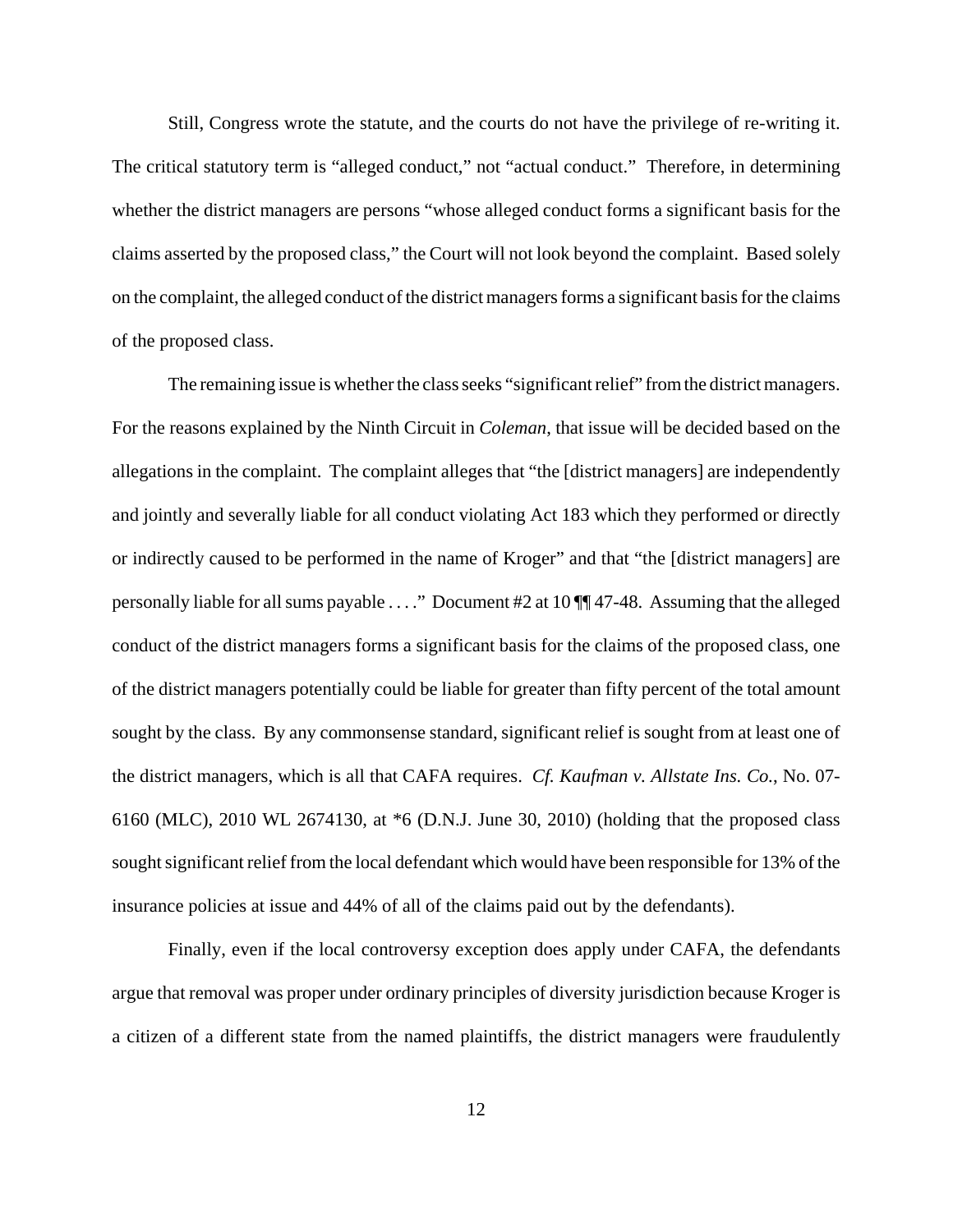joined, and the amount in controversy for the claims of each plaintiff exceeds \$75,000. In the Eighth Circuit, "if there is a 'colorable' cause of action – that is, if the state law *might* impose liability on the resident defendant under the facts alleged – then there is no fraudulent joinder." *Filla v. Norfolk So. Ry. Co.*, 336 F.3d 806, 810 (8th Cir. 2013) (emphasis in the original). Here, as explained above, based on the facts alleged in the complaint, state law might impose liability on the district managers. Therefore, the district managers are not fraudulently joined, which means that this Court lacks diversity jurisdiction.

### **CONCLUSION**

The Court has reluctantly concluded that this case must be remanded. As a matter of statutory interpretation, determining whether the requirements of section  $1332(d)(4)(A)(II)(aa)$  and (bb) are met may not be based on evidence outside of the complaint. Based solely on the complaint, "significant relief is sought by members of the proposed class" from the district managers, and the "alleged conduct" of the district managers "forms a significant basis for the claims of the proposed plaintiff class." The Court's reluctance to reach this conclusion is two-fold. First, restricting the analysis to the "alleged conduct" in the complaint is fraught with the risk of creating a jurisdictional loophole that will transform the local controversy exception from a narrow exception to a broad one, contrary to the apparent intent of Congress. *See* SEN.REP. NO. 109-14 at 39 (2005). Secondly, and most importantly, the requirement of looking at the "alleged conduct" rather than the "actual conduct" may necessitate turning a blind eye to the truth when the truth could be easily ascertained and might even be undisputed after a bit of discovery. Even so, the statute says what it says, not what a court thinks it ought to say.